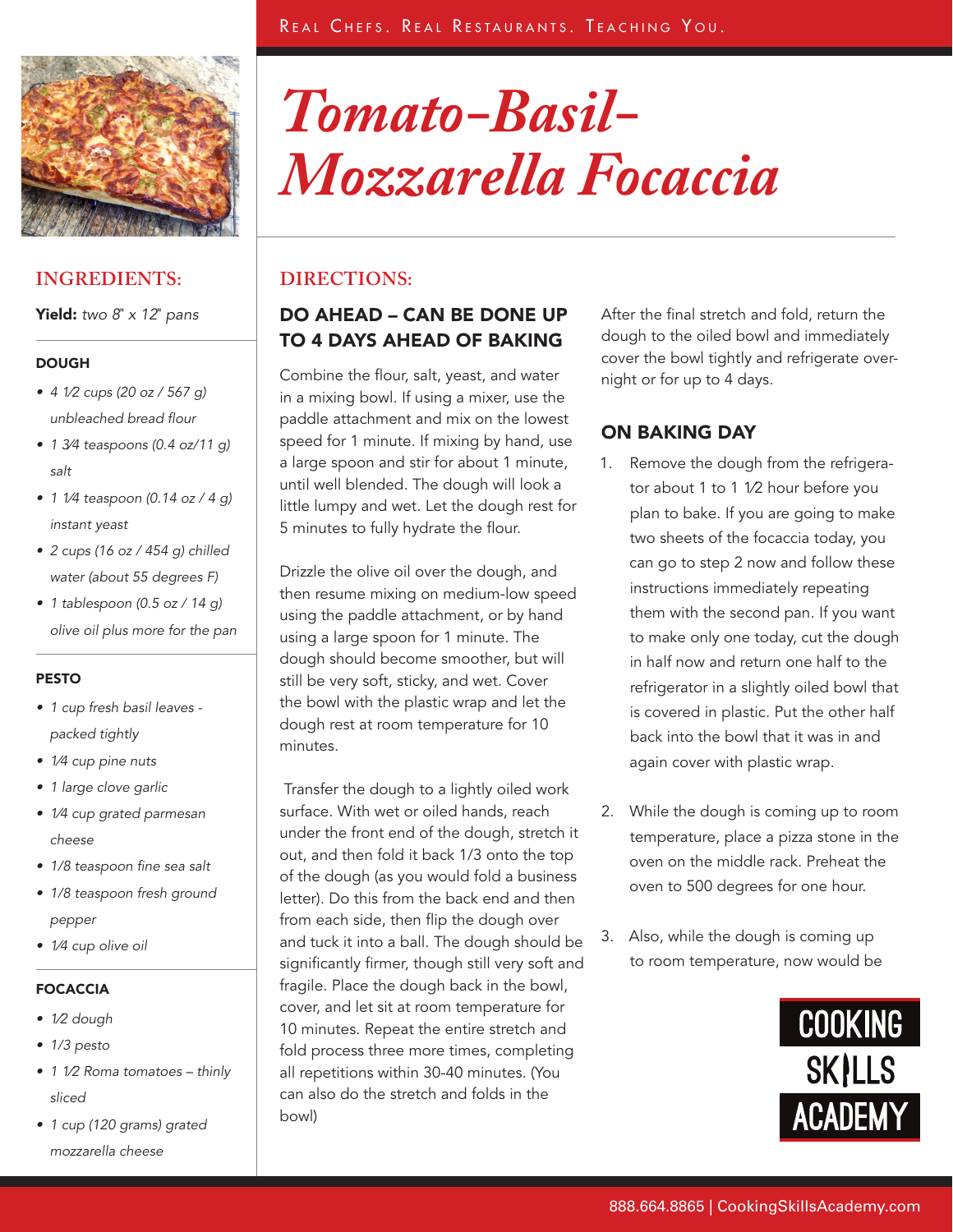

Yield: *two 8*" *x 12*" *pans*

### **DOUGH**

- • *4 1⁄2 cups (20 oz / 567 g) unbleached bread flour*
- • *1 3⁄4 teaspoons (0.4 oz/11 g) salt*
- • *1 1⁄4 teaspoon (0.14 oz / 4 g) instant yeast*
- • *2 cups (16 oz / 454 g) chilled water (about 55 degrees F)*
- • *1 tablespoon (0.5 oz / 14 g) olive oil plus more for the pan*

### PESTO

- • *1 cup fresh basil leaves packed tightly*
- • *1⁄4 cup pine nuts*
- • *1 large clove garlic*
- • *1⁄4 cup grated parmesan cheese*
- • *1/8 teaspoon fine sea salt*
- • *1/8 teaspoon fresh ground pepper*
- • *1⁄4 cup olive oil*

## FOCACCIA

- • *1⁄2 dough*
- • *1/3 pesto*
- • *1 1⁄2 Roma tomatoes thinly sliced*
- • *1 cup (120 grams) grated mozzarella cheese*

# *Tomato-Basil-Mozzarella Focaccia*

# **DIRECTIONS:**

a good time to make the pesto. Place the basil, pine nuts, garlic, Parmesan cheese, sea salt, and pepper into a food processor. Blend/pulse until all of the basil is chopped very fine (should take no more than 45 to 60 seconds.

- 4. While the food processor is running, open the top and slowly poor in the olive oil. Continue mixing until everything is incorporated. Set this aside until step 9.
- 5. After the dough has been out of the refrigerator and has reached room temperature, you are ready to sheet the dough. Place a piece of parchment paper in the bottom of an 8 inch by 12 inch sheet pan. The pan should have low side walls that are about 3⁄4 to 1 inch high. The parchment paper should completely cover the bottom of the pan.
- 6. Put about a teaspoon of olive oil on top of the parchment paper. Using your fingers spread the oil on the paper and the sides of the pan. This oil will help give the bottom of the focaccia a thicker crust and will assist in getting the focaccia out of the pan after it has baked.
- 7. If you have not already cut the dough in half in step 1, remove the dough from the bowl now and put it on silicone mat or cutting board and cut the dough in half. Place one half of the dough into the middle of the sheet pan on top of the parchment paper. If you had already cut the dough in half in step one (it means you decided to bake only half of the dough today and returned one half to the refrigerator), just remove your dough from the bowl and place it in the center of the parchment paper covered pan.
- 8. Add another teaspoon of olive oil to the top of the dough and using your fingers, press down into the dough causing the dough to dimple. As you are pressing your fingers down into the dough, you should also start spreading the dough out into the bottom of the pan. Continue this dimpling process until you have spread the dough over the entire bottom of the pan. You may find that you have to let the dough rest for five minutes before continuing the

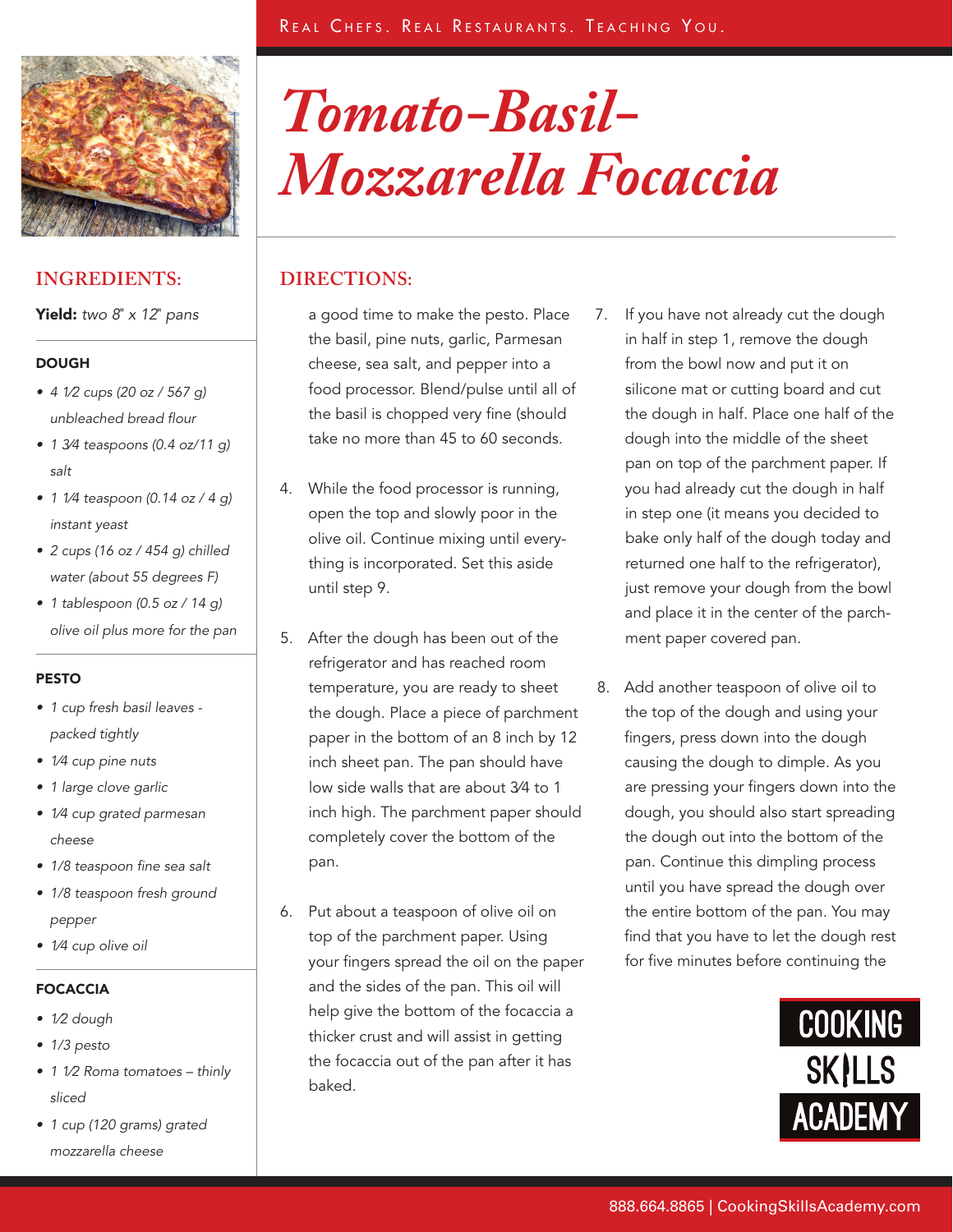

Yield: *two 8*" *x 12*" *pans*

### **DOUGH**

- • *4 1⁄2 cups (20 oz / 567 g) unbleached bread flour*
- • *1 3⁄4 teaspoons (0.4 oz/11 g) salt*
- • *1 1⁄4 teaspoon (0.14 oz / 4 g) instant yeast*
- • *2 cups (16 oz / 454 g) chilled water (about 55 degrees F)*
- • *1 tablespoon (0.5 oz / 14 g) olive oil plus more for the pan*

### PESTO

- • *1 cup fresh basil leaves packed tightly*
- • *1⁄4 cup pine nuts*
- • *1 large clove garlic*
- • *1⁄4 cup grated parmesan cheese*
- • *1/8 teaspoon fine sea salt*
- • *1/8 teaspoon fresh ground pepper*
- • *1⁄4 cup olive oil*

## FOCACCIA

- • *1⁄2 dough*
- • *1/3 pesto*
- • *1 1⁄2 Roma tomatoes thinly sliced*
- • *1 cup (120 grams) grated mozzarella cheese*

# *Tomato-Basil-Mozzarella Focaccia*

# **DIRECTIONS:**

dimpling process if the dough starts to pull back as you are spreading it out. It is not uncommon to require two five minute rest periods to get the dough to cover the entire bottom of the pan.

- 9. Once the dough has spread to the entire bottom of the pan it is time to add the toppings. Using a rubber spatula spread about 1/3 of the pesto over the top of the dough. Remember that the pesto is not like paint and you should not make the entire surface of the dough a solid green color. I suggest that you only use 1/3 of the pesto for each focaccia the first time you make this recipe. If you find that you really enjoy the pesto flavor, use 1⁄2 of the pesto for each focaccia the next time. If you use 1/3 for each focaccia the first time you make this, you can always use the last 1/3 with some pasta for a Pesto-Pasta dish.
- 10. Slice 1 1⁄2 Roma Tomatoes into very thin slices. You may find that using a Mandolin will enable you to get the thin slices required. Place the tomatoes on top of the pesto covered dough while slightly overlapping the edges. If you slice the tomatoes too thick or overlap them too much, you may find the top of the baked focaccia a little

too moist. If that happens try to bake it for an additional 3 to 5 minutes. Be careful with the topping because the cheese can get black very quickly in the oven.

- 11. Now that the tomatoes are on the focaccia it is time to add the cheese. I suggest you use about 120 grams (about one cup) of shredded mozzarella cheese. Spread this cheese over the entire surface, and again do not try to make the entire surface a solid white color. It is better if you can still see parts of the tomato or pesto through the surface of the cheese.
- 12. Cover the pan with plastic wrap and allow the dough to rise for one hour before baking. You will know if the dough has risen enough if you test it by putting a small dent in the surface of the exposed dough and see that the dimple fills back in quickly. If it does not fill back in quickly then let the dough rise for another 10 minutes and test again.